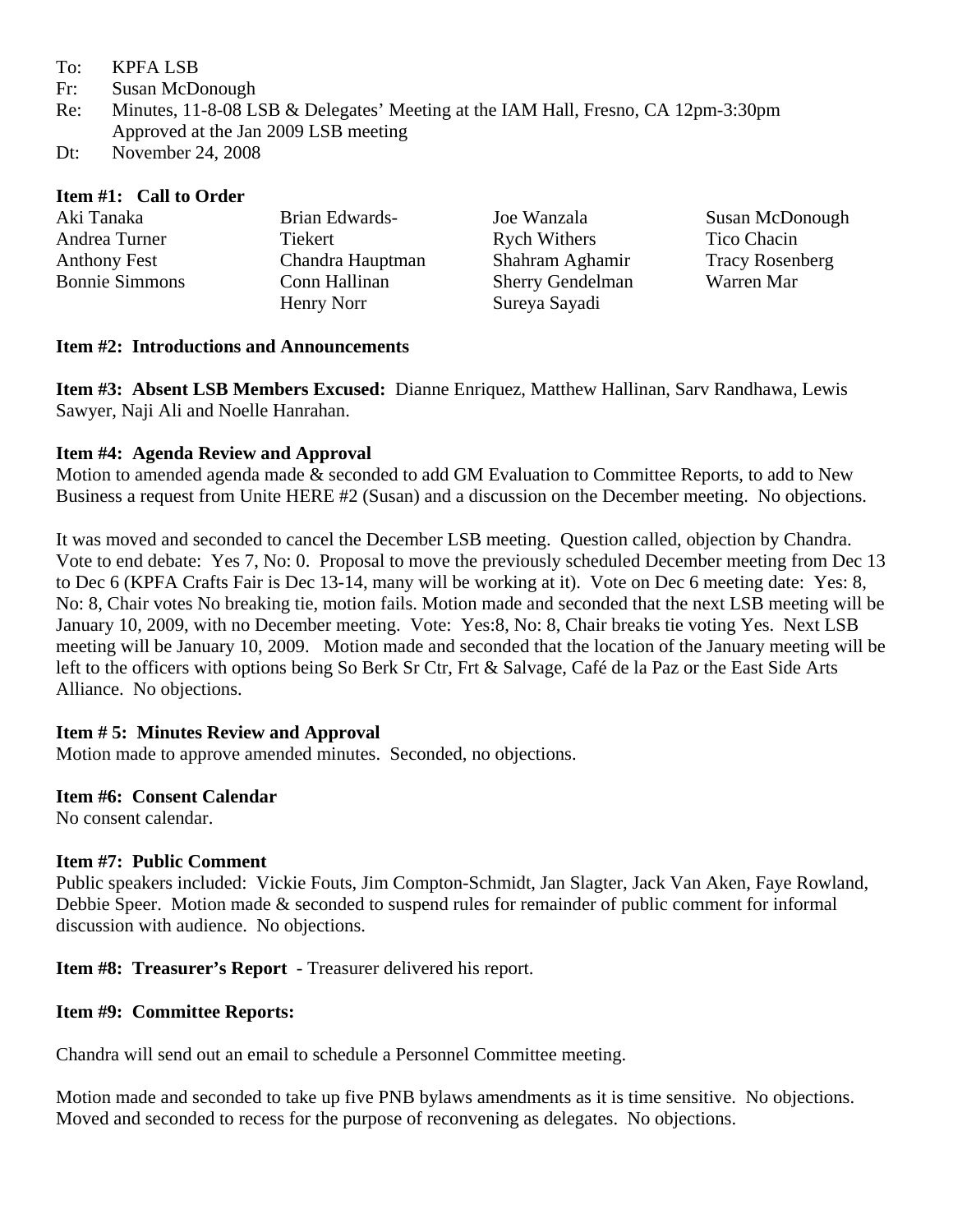#### **PNB PROPOSED BYLAWS AMENDMENTS:**

#### **PBA1. Proposed amendment to Article Seventeen, Section 1(B) of the Pacifica Bylaws:**

[This amendment would permit Directors to propose Bylaws amendments at any time in a given year, without thereby imposing a restriction (in the form of a 2/3 vote requirement) on newly elected or returning Directors who may be seated in January of the subsequent year.]

#### ARTICLE 17: AMENDMENT OF ARTICLES OF INCORPORATION AND BYLAWS SECTION 1. AMENDMENT OF BYLAWS

# B. VOTING AND APPROVAL

(1) Unless the Board by a  $2/3$  vote decides otherwise, there shall be a maximum of one ballot per  $12$ -month period **calendar year** related to the amendment of the Foundation's Bylaws, which annual voting period shall be determined by the Board. All properly proposed Bylaw amendments shall be held until that date which is 60 days before the earliest of the voting dates of the Board and of the Delegates, as determined by the Board (the "Notice Date"). On the Notice Date, the proposed amendment(s) to the Bylaws shall be posted on the Foundation's website and the Foundation's radio stations shall broadcast an announcement twice a day for a period of 60 days (the "Notice Period") regarding the existence of the proposed amendment(s) on the Foundation's website for review and the upcoming vote by the Board and Delegates regarding said amendment(s). The results of said voting by the Board and the Delegates on the proposed amendment(s) shall be reported within 15 days of the Board and Delegates meetings to vote on these amendments. [The above amendment has been endorsed by Directors: (1) Carolyn Birden, (2) Mike Martin, (3) Efia Nwangaza (4) Rob Robinson, (5) Jamie Ross, (6) Wendy Schroell, (7) Bonnie Simmons, (8) Jack VanAken, (9) Joe Wanzala, (10) Yosh

Yamanaka]

Motion made and seconded, in favor of PBA1: Yes – 14. Passes.

#### **PBA2. Proposed amendment to Article Six, Sections 3 & 4 of the Pacifica Bylaws:**

 [In addition to in-person meetings and special meetings, this amendment will create a third category called "monthly" meetings. It enables the elimination of the restriction which prohibits the holding of board meetings by telephone, video conferencing, or other communications equipment unless it is a special meeting. The prohibition against holding the first three in-person meetings by telephone or video equipment is maintained.]

# ARTICLE SIX:MEETINGS OF THE BOARD OF DIRECTORS

## SECTION 3. TELEPHONIC MEETINGS

The Board may hold **monthly or** special meetings, but not regular meetings, by telephone conference, video screen communication or other communications equipment, provided, however, that telephone**ic or videographic** appearance at meetings scheduled as "in-person" meetings is not permitted **except when the 4th in-person is held pursuant to Article Six, section 1 as amended in November, 2008**. Participation in a telephonic meeting under this Section shall constitute presence at the meeting if all of the following apply:

A. Each Director participating in the meeting can communicate concurrently with all other Directors.

B. Each Director is provided the means of participating in all matters for the Board, including the capacity to propose, or to interpose an objection to, a specific action to be taken by the Foundation.

C. The Board has a means of verifying that the person participating at the meeting is a Director and that all votes cast during said meeting are cast only by Directors.

## SECTION 4. NOTICE

Notice of every regular **monthly or in-person** meeting of the Board of Directors, stating the time and place of said meeting, and the purposes thereof, shall be sent to each Director by first class mail, facsimile or email, according to the preference each Director specifies in writing to the Foundation's Secretary, at least thirty (30) **twenty-one (21)** days before any such meeting. Special meetings shall require only seven (7) days advance notice, but shall also require telephonic notice by leaving a message at the telephone number given to the Foundation's Secretary for such notice by each Director, and shall specify the purpose of the meeting. No additional business not stated in the notice shall be conducted at a special meeting. Notice of all meetings shall be placed on the Foundation's website and announced a minimum of 3 times daily on air for five consecutive days on all Foundation radio stations, beginning, whenever reasonably possible, no later than ten days before the date of said meeting.

Notice of a meeting hereunder will be deemed waived by a Director who affirmatively agrees to attend a meeting or to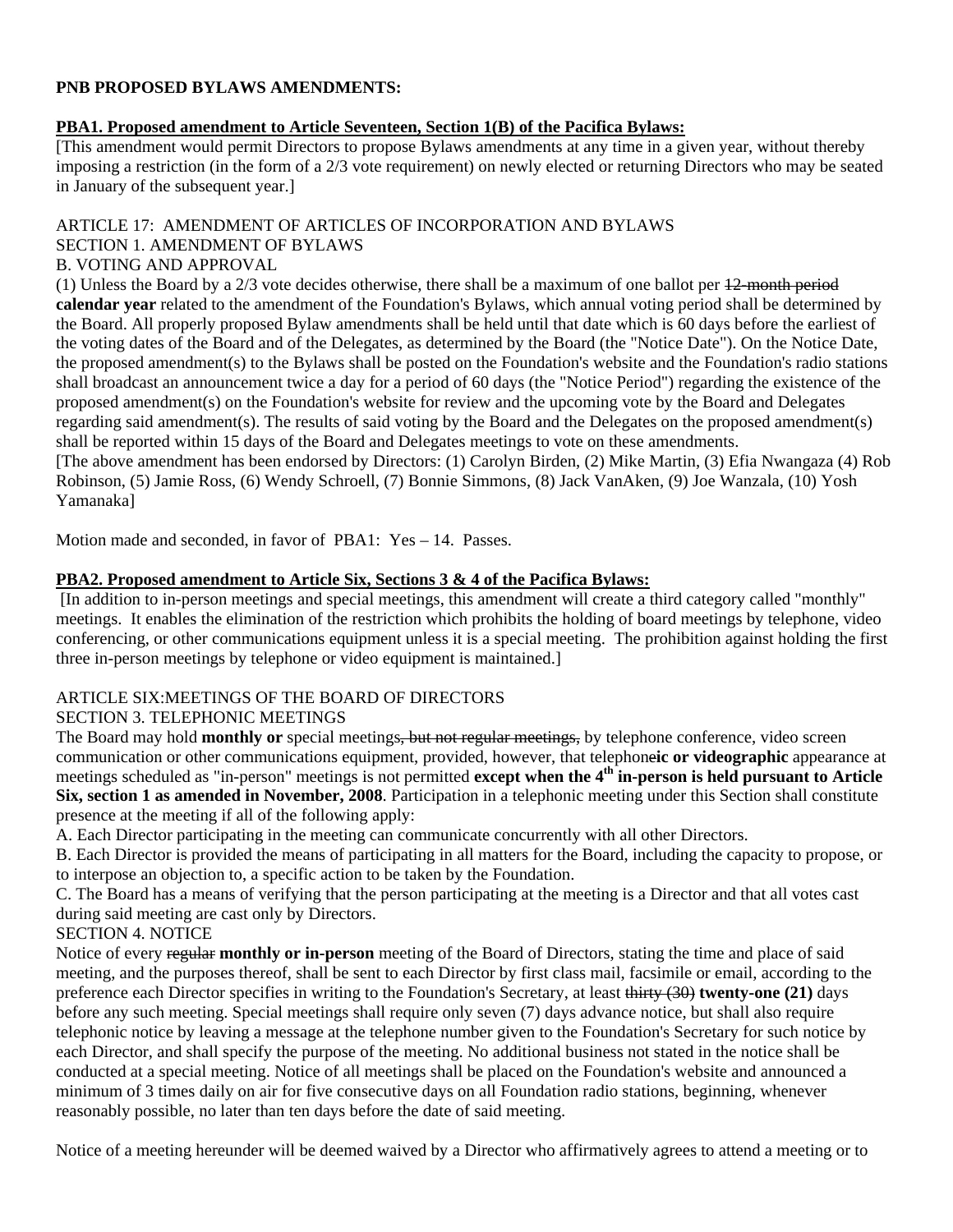waive this advance notice requirement, signs a waiver of notice or a written consent to hold the meeting, or who attends the meeting without protesting prior to the meeting or upon commencement of the meeting to the lack of notice to that **Director** 

[The above amendment to sections 3 and 4 have been endorsed by Directors: (1) Grace Aaron, (2) Mike Martin, (3) Efia Nwangaza, (4) Rob Robinson, (5) Jamie Ross, (6) Joe Wanzala, (7) Yosh Yamanaka.]

Motion made and seconded. PBA2: Yes: 5, No:8. Amendment fails.

#### **PBA3. Proposed amendment to Article Six, Section 1 of the Pacifica Bylaws**

[The proposed amendment would permit the Pacifica National Board to eliminate one of the four in-person meetings presently required under the Bylaws, but only if  $2/3$ rds of the Directors agree that elimination of the  $4<sup>th</sup>$  in-person meeting is necessitated by *"* financial or other emergency conditions."]

## ARTICLE SIX: MEETINGS OF THE BOARD OF DIRECTORS

## SECTION 1 - TIME AND PLACE OF MEETINGS

The "Annual Meeting" of the Board of Directors shall take place in late January each year, or at such other time and place as agreed to by a majority vote of the Board of Directors. The Board shall also regularly meet in March, June and September of each year. **The Board shall also meet in person no fewer than three other times each year, unless by a two-thirds vote, the Board determines that financial or other emergency conditions require canceling one of the other three meetings. In the event that such an in-person meeting is cancelled, the Board shall arrange for a telephonic and/or electronic meeting that includes provisions for public comment during the meeting by broadly accessible means***.* The four regular Board meetings shall rotate through the five Foundation radio station areas so that meetings do not take place twice in the radio same station area until a meeting has been held in all other station areas. **Inperson board meetings shall rotate among the five Foundation radio station signal areas except when the board determines by a two-thirds vote that financial or other emergency conditions require a modification in the rotation order. Each signal area shall host an in-person board meeting at least once during any 24-month period but no more than once in any 12-month period**.

[The above amendment has been recommended by a majority vote of all the Delegates at KPFK and KPFA.]

Motion made and seconded. Yes:1, No: 12. Amendment fails.

## **PBA4. Proposed amendment to Article Five, Sections 4(A) and 4(B) of the Pacifica Bylaws:**

 [This amendment would change the Affiliate Directors election timeline to facilitate election of Affiliate Directors (by the Pacifica National Board) prior to the close of Director terms in January. The advantage provided is that new Affiliate Directors would be seated concurrently with other new and returning Directors in January of each year, and have the same opportunities to vote in PNB Officer elections, and elections to standing committees. Changes in bold indicate the shift of timeline. Also, the election would most likely take place by email or postal mail balloting.]

## ARTICLE FIVE: BOARD OF DIRECTORS OF THE FOUNDATION

Section 4: Nomination and Election of Affiliate Representative Directors A. NOMINATION

Any Foundation "affiliate station" (as defined below) or any association of affiliate stations may nominate one or more candidates for the two Affiliate Director positions on the Board. Nominations shall close on February **November** 15th each year and shall be submitted in writing to the Foundation Secretary **for forwarding to the board**. Every affiliate station or association of affiliate stations submitting nominee(s) shall include with said nomination(s) a written explanation of its procedure for selecting the nominee(s). Said statement shall be certified by the station general manager or the governing board secretary of each affiliate station nominating said candidate(s) or by the secretary of the association of affiliate stations, as appropriate. In addition, each nominee shall submit his/her resume and a statement of his/her interest in serving as a Director of the Foundation. The Foundation Secretary shall forward to all Foundation Directors all materials submitted supporting each nominee not later than March December 1<sup>st</sup>.

For purposes of this Section, an "affiliate station" shall be defined as any non-profit non-commercial broadcaster that broadcasts programming provided or distributed by the Foundation pursuant to a written agreement with the Foundation, including, for example, community radio stations, internet broadcasters or digital broadcasters, as such technology may be